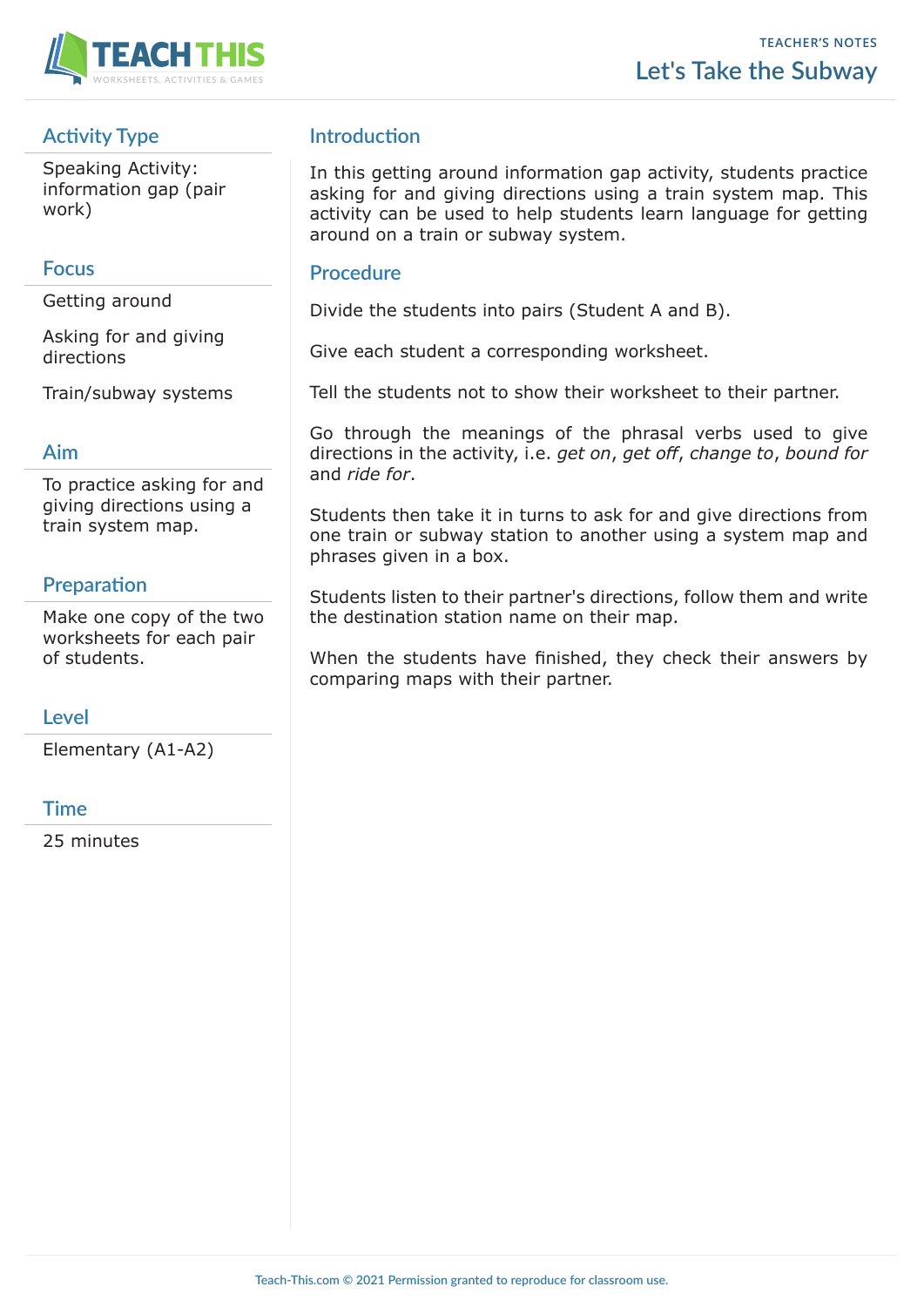



**Take it in turns to ask your partner how to get to each destination below using the phrases in the box. Listen to your partner's directions and write each station name on the train map above.**

- **A**: I'm at ......Sunset...... How do I get to .....Stadium.....?
- **B**: Get on the *........Red Collection* Line bound for *Cold Town*... Change to the *......Yellow .....* Line bound for *......Star Hill III...* at *........Park* ....... *R*ide for .......three ....... stop(s). Get off at .....Stadium ....
- 1. You are at **Forest**. You want to get to **Central**.
- 3. You are at **Greenwood**. You want to get to **River Crossing**.
- 5. You are at **Lake Shore**. You want to get to **Park**.
- 7. You are at **Market Street**. You want to get to **Stadium**.
- 9. You are at **River Crossing**. You want to get to **Sunrise**.
- 11. You are at **Sunset**. You want to get to **Treeline**.
- 13. You are at **Old Ferry**. You want to get to **University**.
- 15. You are at **Treeline**. You want to get to **Garden**.